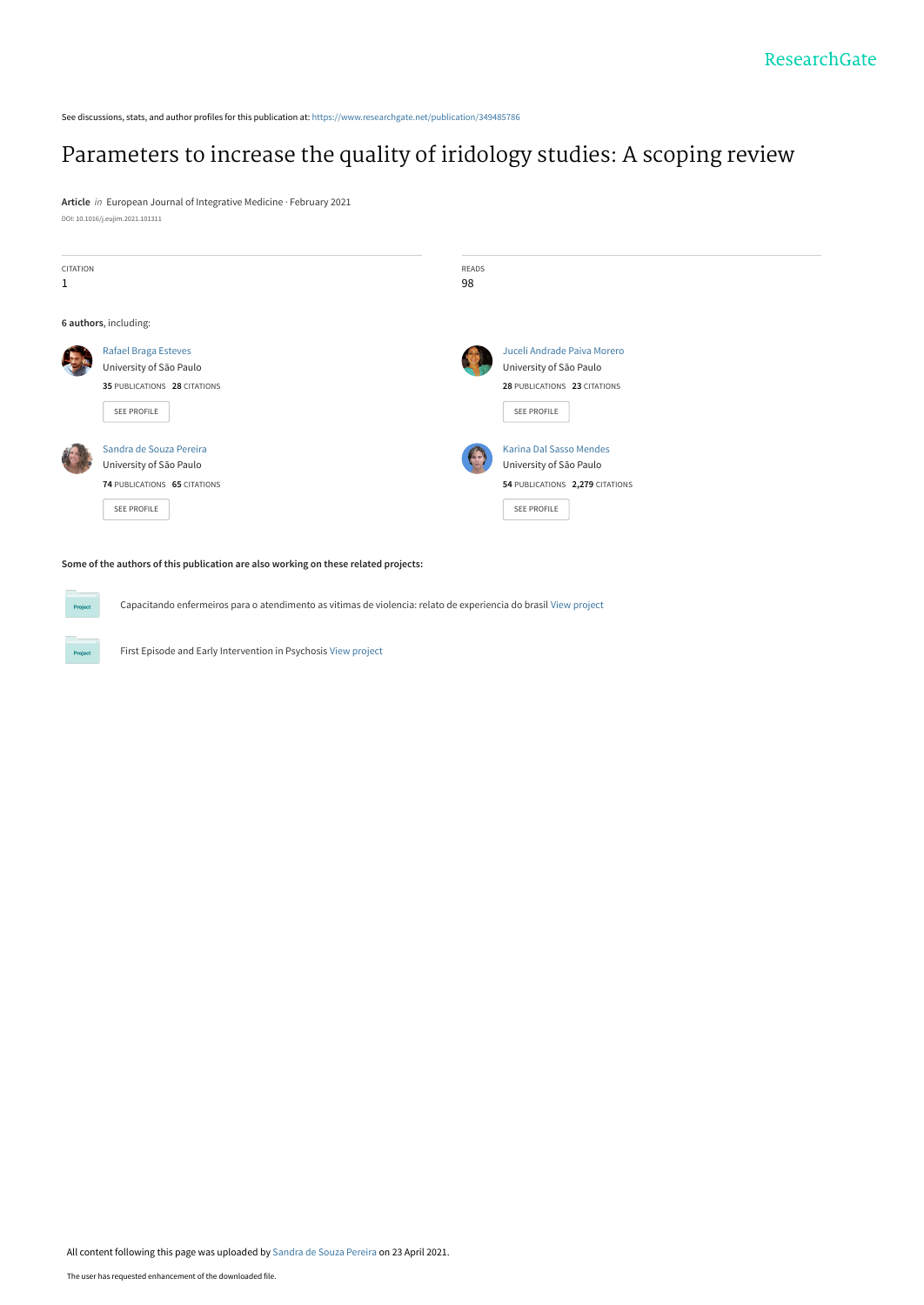Contents lists available at ScienceDirect

# European Journal of Integrative Medicine

journal homepage: www.elsevier.com/locate/eujim





# Parameters to increase the quality of iridology studies: A scoping review

Rafael Braga Esteves<sup>a,∗</sup>, Juceli Andrade Paiva Morero<sup>a</sup>, Sandra de Souza Pereira<sup>a</sup>, Karina Dal Sasso Mendes<sup>b</sup>, Kathleen Mary Hegadoren<sup>c</sup>, Lucilene Cardoso<sup>a</sup>

a University of São Paulo at Ribeirão Preto College of Nursing, WHO Collaborating Centre for Nursing Research Development, Department of Psychiatric Nursing and Human Sciences (60 room); Avenida dos Bandeirantes, 3900 Campus Universitário - Bairro Monte Alegre, 14040-902 Ribeirão Preto, São Paulo, Brazil <sup>b</sup> University of São Paulo at Ribeirão Preto College of Nursing, WHO Collaborating Centre for Nursing Research Development. Department of General and Specialized Nursing (68 room). Avenida dos Bandeirantes, 3900 Campus Universitário - Bairro Monte Alegre, 14040-902 Ribeirão Preto, São Paulo, Brazil " University of Alberta, Faculty of Nursing. University of Alberta Clinical Sciences Building, (4th floor 130 room), 11405 87 Avenue NW, T6G 1C9 Edmonton, Alberta,

*Canada*

# a r t i c l e i n f o

*Keywords:* Iridology Integrative medicine Disease prevention Scoping review Health technology Holistic health

# A B S T B A C T

*Introduction:* Iridology is an applied health practice whose overall aim is to better understand the constitution of an individual. There are a range of new methods which can be used to acquire and interpret images but these have not as yet been reviewed. This scoping review aims to build on previous reviews and explore publications from 2014 to 2019.

*Methods:* This scoping review focuses on advances in iridological research methods and equipment. It followed the PRISMA-ScR guidelines and the Joanna Briggs Institute framework. The search strategy was designed in collaboration with the health sciences librarian, the principal investigator, and the researcher's supervisors. Six relevant databases were identified. The form created prior to data extraction was used to review each article.

*Results:* Twenty-three publications out of a total of ninety-three publications identified were included. Four main themes emerged: (1) five different types of equipment are currently used to capture iris images in humans, (2) three different iridology-related theoretical frameworks were incorporated into the various research designs, (3) two major software-based techniques were employed to evaluate iridological signs, and, (4) sixteen of the reviewed articles linked a specific pathology or syndromic health condition of the human body represented to the reflex iris map of the eyes.

*Conclusions:* Computerized technological advancements in the field of iridology have helped to improve the clarity and detail of iris images and the ability to relate iridological signs to human health. The findings of this review can guide the design and methodological choices for future iridology studies.

# **1. Introduction**

Technological advancements often lead to health research improvements, allowing greater precision and clarity in data collection and interpretation. Nonetheless, such advancements are not always met with unequivocal support, including health research  $[1,2]$ . In the field of integrative health research, knowledge uptake has been challenged by public opinion, low levels of knowledge among health professionals, updated equipment costs, policies that exclude integrative health practices, and significant differences in research methods across studies [3,3–5].

Iridology is a science that studies the structural and pigmentation patterns and other parameters related to the iris of the eye to analyze the constitution of an individual  $[6–8]$ . In the history of iridology' the Hungarian Ignatz von Peczely, in 1881, published a book "Discoveries in the field of Natural Science and Medicine: Instruction in the Study of Diagnosis from the Eye"  $[8,8]$ , which presented a topographical map of the iris that reflects areas of the body. The author became known as the father of iridology  $[3,6]$ . There are over 80 areas identified on topographic charts of the iris, which vary due to the existence of different theoretical frameworks [10,10]. The body of knowledge regarding iridology is applied in the practice of complementary and integrative medicine, mainly through holistic therapists' practices [4,9]. Training and certification for iridologists vary worldwide and are offered by educational institutions that are linked to different associations of specialists who advocate the practice of iridology [11,12].

<sup>∗</sup> Corresponding author.

https://doi.org/10.1016/j.eujim.2021.101311



*E-mail addresses:* rafael.braga.esteves@alumni.usp.br (R.B. Esteves), juceli.morero@usp.br (J.A.P. Morero), ssouzapereira@gmail.com (S.d.S. Pereira), dalsasso@eerp.usp.br (K.D.S. Mendes), kathy.hegadoren@ualberta.ca (K.M. Hegadoren), lucilene@eerp.usp.br (L. Cardoso).

Received 20 May 2020; Received in revised form 11 February 2021; Accepted 14 February 2021 1876-3820/© 2021 Elsevier GmbH. All rights reserved.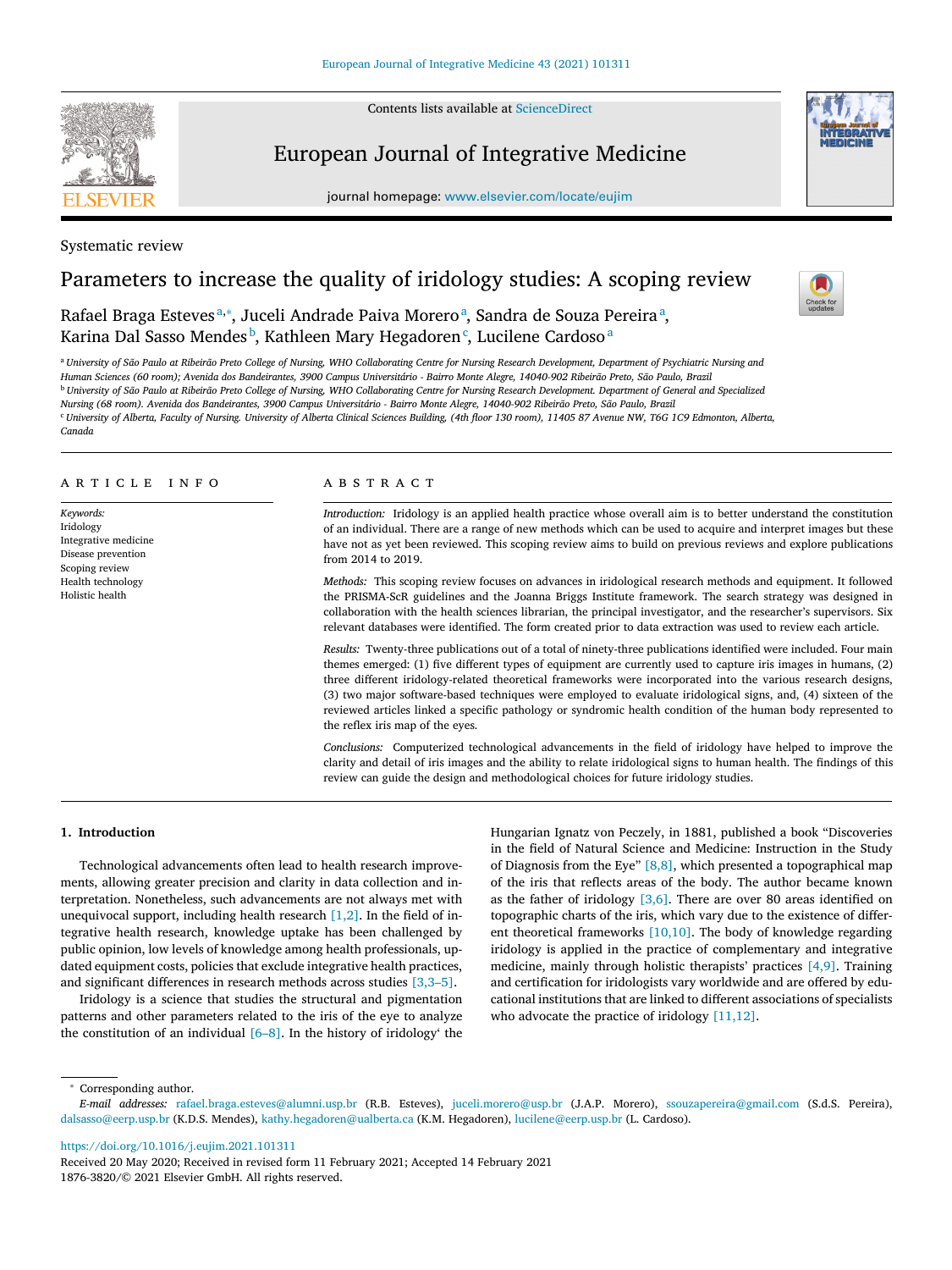There are multiple methodological choices regarding the equipment used to capture the image of the iris [digital cameras, integrated and/or adapted iridoscopes (specific cameras to photograph the iris)], various types of illumination and image recording, techniques of image creation for later analysis and regular image editing software (e.g., Corel Draw, Photoshop or specific ones for iris images, such as Iris 3D) [13–15]. Details regarding the decisions about lenses or magnifying glasses, type of light for iris observation, and how the data is recorded and analyzed should be included in the methods section in published research studies; however, this is not always the case.

Three systematic reviews on applied iridology in health have been published [16–18]. Although there was little consensus among the three reviews, each contributed to the field in their synthesis of relevant scientific evidence. The differences among the reviews are likely related to different methodological frameworks adopted to conduct literature review studies, the temporal span (1999-2010), the evolving body of knowledge and the technology available at the time of the review. Over the last decade, newer tools and further knowledge have created new opportunities to address consistency and generalizability across studies [19–21]. An updated synthesis of the current literature can be considered an important first step in achieving consensus and developing guidelines to help researchers make informed decisions regarding research designs and methods used in iridology.

This scoping review aimed to build on previous analyses, identifying, describing, and synthesizing the published literature on types of equipment and techniques used in research that assesses iridological signs in the field of human health. In reviewing papers published in the last five years (2014-2019), we sought to understand how these technological advances were applied to human health research, to relating to iridological findings to specific health conditions and to more general well-being. This review also aims to contribute to building consensus regarding best research practices in the field of iridology.

#### **2. Methods**

A scoping review provides an effective and systematic method to conduct an overview of poorly researched topics, allowing the academic community to explore published material more flexibly than systematic and integrative reviews [22–24]. This scoping review focuses on advances in iridological research methods and equipment. It followed the PRISMA-ScR guidelines and the Joanna Briggs Institute's stepwise approach, which includes: 1.Defining and aligning the objectives and question, 2.Developing and aligning the inclusion criteria with the objectives and question, 3.Describing the planned approach for evidence searching, selection, extraction, and charting, 4.Searching for the evidence, 5.Selecting the evidence, 6. Extracting the evidence, 7.Charting the evidence, 8. Summarizing the evidence linked to the objectives and question, 9.Consultation of information scientists, librarians, and experts [25]. Two research questions, structured from the Population, Concept, and Context (PCC) mnemonic acronym, were posed: *What are the types of equipment and techniques employed in research that evaluates iridological signs in the area of human health*? *How have these technological advances been applied to human health research regarding specific health conditions and more general well-being?*

## *2.1. Search strategy*

A health sciences librarian (L. S.) helped to identify relevant search terms and databases that would best address our research questions. Six relevant electronic databases were identified: Cumulative Index to Nursing and Allied Health Literature-CINAHL Plus with Full Text, Web of Sciences from All Databases, Scopus, Cochrane Library, Ovid MED-LINE(R) and Epub Ahead of Print, In-Process & Other Non-Indexed Citations and Daily 1946 to February 01, 2019 (EBSCOhost) and Excerpta Medica Database-EMBASE 1974 to 2019 February 01 (EBSCOhost). The main descriptors, keywords, and synonyms were Iridology, Iridiagnosis,

Complementary Therapies, Iris. Added filters included: English language and year of publication from 2014 to 2019. From the initial search, 93 publications were identified. Database searches were completed at the beginning and repeated at the end of 2109. Table 1 below summarizes the search strategy carried out for each electronic database and the number of selected studies. Appendix A. Search strategies with details for each database can be accessed and available online as Supplementary Material [64].

### *2.2. Data extraction and analysis*

The authors (R. B. E. and S. S. P.) extracted the information from the included studies using a standardized extraction form based on Joanna Briggs Institute (JBI) Template adapted to the particular characteristics of this scoping review [25]. Extracted information included: authors; year; country; equipment (the type of equipment for image capture, equipment features); theoretical framework; software, methods, and techniques to capture and interpret iridological signals (software, automated methods, and manual techniques). The first version of the extraction protocol for this scoping review was developed by (R. B. E.), being reviewed by the authors (K. M. H. and L. C.) independently. The last version was validated through a meeting between the reviewers and is available as Supplementary Material; Appendix B [65].

# *2.3. Study designs*

A broad range of study designs (quantitative, qualitative, mixed methods, experimental and non-experimental studies, descriptive and analytical observational studies, literature reviews, including primary and secondary data) was included. Publications types, conference proceedings, articles with/without peer-review, theses, dissertations, editorials, guidelines, and other textual modalities were considered. Studies conducted in humans, male and female, without details related to age and design or methodological approaches were also considered. Exclusion criteria for publications were non-English, not available in full text, animal studies, publications that did not report sample size (this criterion was justified to address potential bias problems and bioethical issues), and publications that did not directly address the theme of the present study.

# **3. Results**

# *3.1. Search results*

The initial database search retrieved 93 publications. These articles were exported to ProQuest RefWorks, and duplicates were removed (N=37). The selection process was supported by Rayyan OCRI  $[26]$ . In phase one of the selection process, two independent and blinded researchers read the title, abstract, and keywords of the remaining 56 articles, with post-completion conflict resolution through a meeting between the reviewers. From this initial review, 11 publications were excluded. The full text of the remaining 45 publications was then reviewed for eligibility. From this full text, 24 publications were excluded. Two (2) additional publications were identified through a hand search of reference lists. Twenty-three (23) publications were included in the full review. Fig. 1 summarizes the review process using a flow diagram adapted from the PRISMA statement [27,28].

### *3.2. Characteristics of the studies*

Published material spanned all 5 years of the review period, with two-thirds of the articles from 2015 and 2016. The majority of the articles were conference proceedings (55%) or peer-reviewed academic journals (45%). One article was related to a patent application. Articles were identified from 11 different countries, with the majority from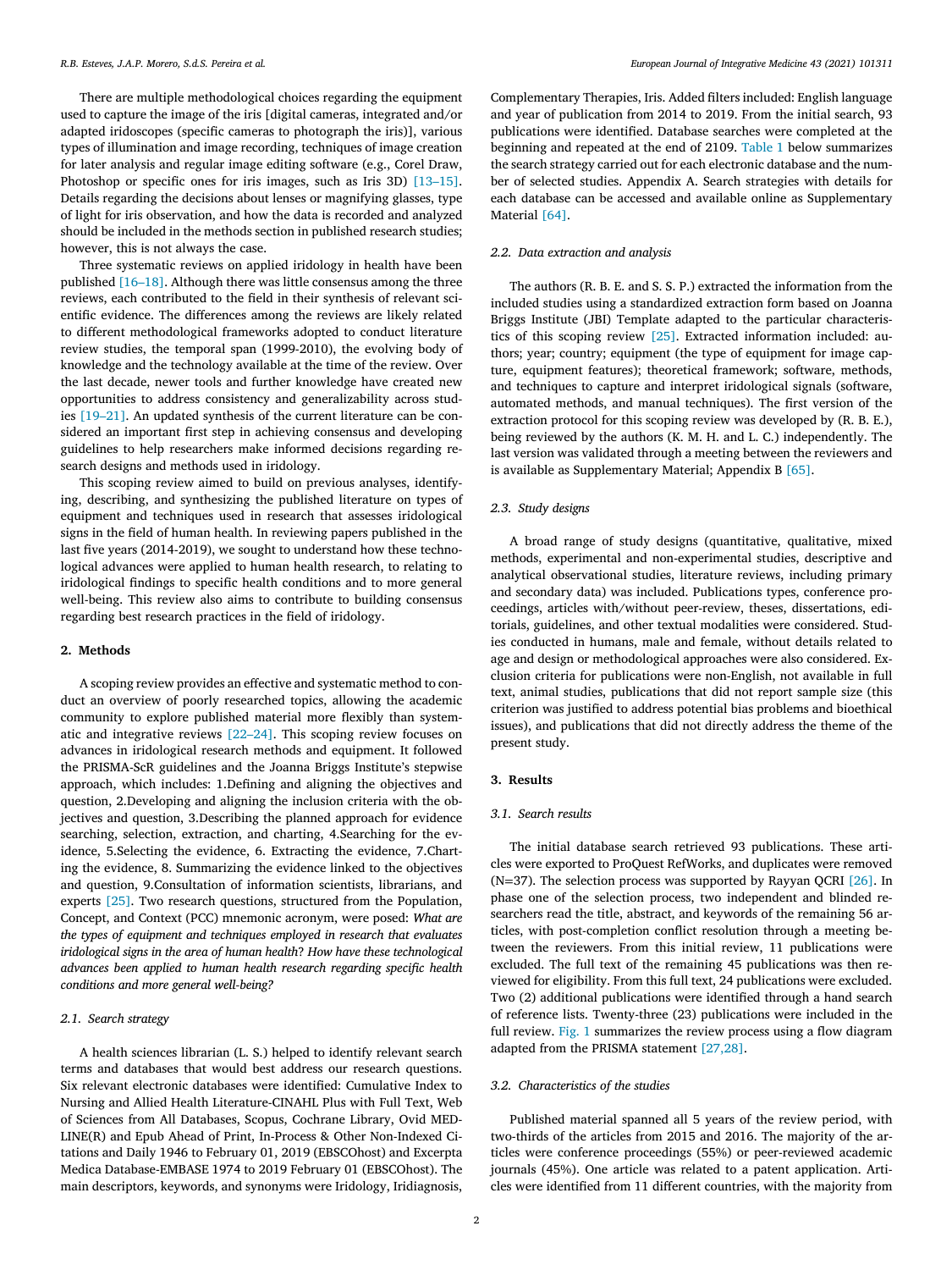## **Table 1**

Search strategies performed in databases and selected studies, Edmonton, Alberta - Canada on January 4<sup>th</sup>, 2019.

| Database         | Search strategies                                                          | Selected studies |
|------------------|----------------------------------------------------------------------------|------------------|
| CINAHL           | iridolog <sup>*</sup> OR iridodiagnos <sup>*</sup>                         | 04               |
| Web of Sciences  | iridolog* OR iridodiagnos*                                                 | 41               |
| Scopus           | iridolog* OR iridodiagnos*                                                 | 36               |
| Cochrane Library | iridolog* OR iridodiagnos*                                                 | $\Omega$         |
| <b>MEDLINE</b>   | iridology.mp. OR iridodiagnos*.mp. OR (Iris/ AND Complementary Therapies/) | 04               |
| Embase           | exp iridology/ OR (iridology OR iridodiagnos*).mp                          | 08               |

Asterisk  $(*)$  = Truncation Symbol

Forward Slash  $\beta$  = means that the term is a valid controlled vocabulary term which has been searched in the Subject Headings field of the database.

Parenthesis  $(0)$  = Combine modifiers to create a more complex search.

Abbreviation (mp) = Field tag searching as a keyword in an OvidSP database

Explode (exp) = The Explode function searches for an index term (subject heading) and automatically ORs it with all of its narrower terms.



**Fig. 1.** Flow Diagram for scoping review process adapted from the PRISMA statement by Moher and colleagues (2009).

South and Southeast Asia (70%). Two studies were published in Germany. There were five articles from Iran, Mexico, Ecuador, the United States of America, and Brazil. Table 2 details each of the studies. There were five articles from Iran, Mexico, Ecuador, the United States of America, and Brazil. The data extracted were categorized into three main topic areas: equipment used to collect iridology data, theoretical frameworks, techniques, and software employed to analyze iridological data. Monographs from manufacturers were used to supplement data not reported or partially reported when the equipment brands were in the material and methods section in the reviewed publications.

# *3.3. Equipment for iridological data collection*

The first objective was to identify the types of equipment used to capture the iris image. We identified five different types of equipment: seven (30.4%) studies used iridology cameras [33,36,40,43,46,50],

four (17.4%) studies used the iris scanner camera [30,31,39,47], four (17.4%) studies used digital camera [34,38,45,49], two (8.7%) studies used a smartphone as a camera but did not provide the manufacturer's name [32,51], two (8.7%) studies used the Ophthalmologist microscope [35,48]. Three (13.0%) studies did not provide any information on which image capture equipment was used [29,41,42], and one (4.3%) was a literature review that synthesized data on iridology and ophthalmology. However, details regarding the equipment were not the main focus [37]. Although the latter four studies did not provide details on equipment, they were relevant to other dimensions of our review.

The second objective was to identify which theoretical frameworks were used. We identified three different frameworks, based on topographic charts that reflect the relationship between irises' representations and specific organs and areas of the human body. Three different topographic maps were identified across the 23 studies. The most common map (N=16; 70%) was developed by Bernard Jensen [29–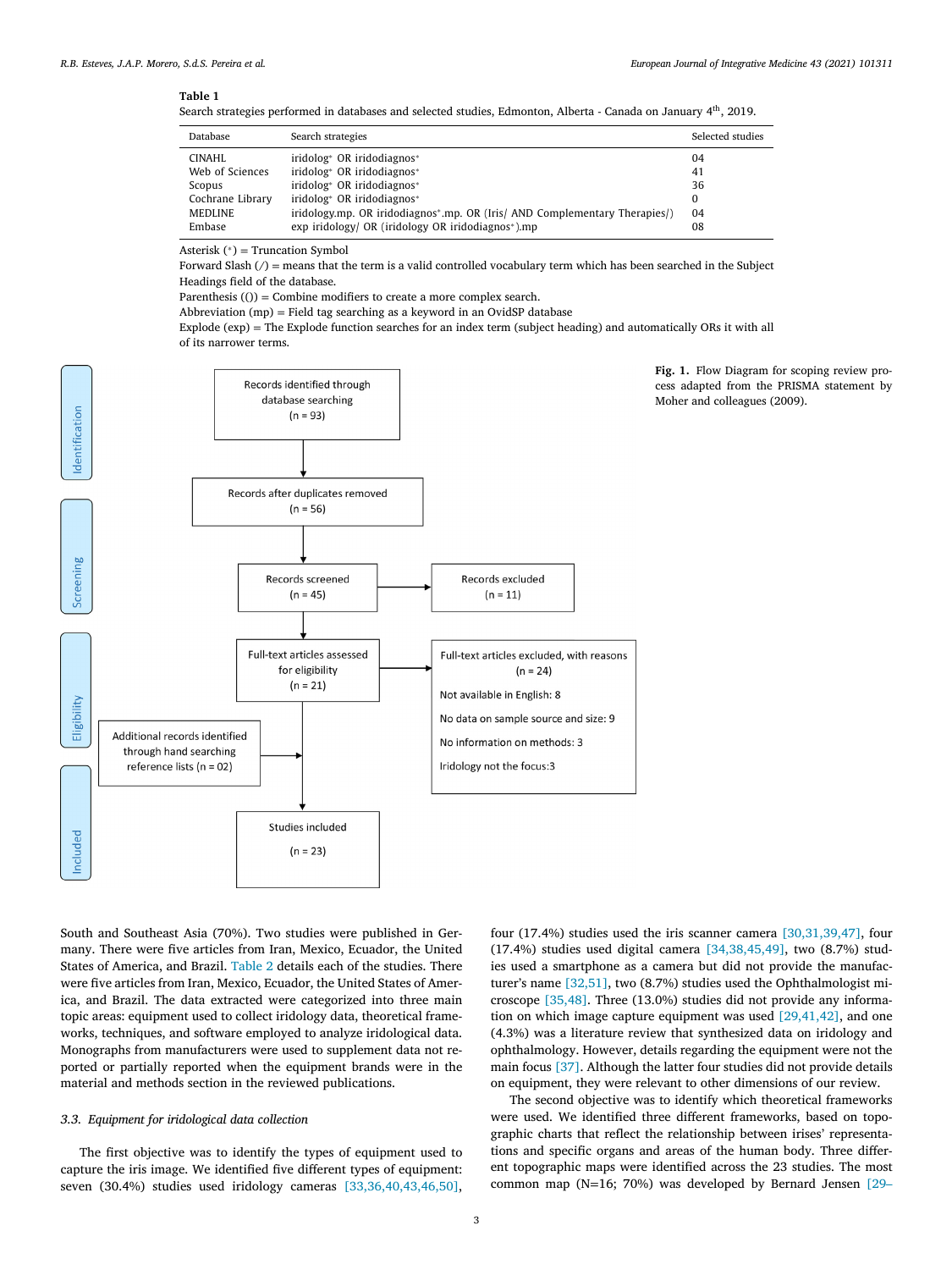# *R.B. Esteves, J.A.P. Morero, S.d.S. Pereira et al. European Journal of Integrative Medicine 43 (2021) 101311*

# **Table 2**

Description of data extracted from the sample of publications included in the study.

|                                                           | Equipment                                                                                |                                                                                                                                                                     | Theoretical<br>framework | Software, methods, and techniques to captured<br>and interpret the iridological signal |                                                                           |
|-----------------------------------------------------------|------------------------------------------------------------------------------------------|---------------------------------------------------------------------------------------------------------------------------------------------------------------------|--------------------------|----------------------------------------------------------------------------------------|---------------------------------------------------------------------------|
|                                                           | Authors; year; country Type of equipment for image<br>capture                            | <b>Equipment Features</b>                                                                                                                                           | Map                      | Software                                                                               | Automated methods /<br>Manual techniques                                  |
| Amerifar et al. 2015,<br>Iran $[29]$                      | NR                                                                                       | N/A                                                                                                                                                                 | B. J.                    | NR                                                                                     | CAS Based on MLA                                                          |
| Bansal et al. 2015,<br>India $[30]$                       | Iris scanner camera: I-SCAN-2<br>dual iris scanner<br>(Crossmatch Technologies,<br>Inc.) | Magnification: NR<br>Sensor: 1.3 Megapixel<br>Resolution: 480x480 Pixel<br>Save format: Bitmap<br>Illumination: 1 Led<br>Safety certificate: Approval               | B. J.                    | Matlab <sup>2</sup>                                                                    | CAS Based on MLA                                                          |
| Bansal et al. 2019,<br>India $[31]$                       | Iris scanner camera:<br>I-SCAN-2 dual iris scanner<br>(Crossmatch Technologies,<br>Inc.) | Magnification: NR<br>Sensor: 1.3 Megapixel<br>Resolution: 480x480 Pixel<br>Save format: Bitmap<br>Illumination: 1 Led<br>Safety certificate: Approval               | B. J.                    | Matlab <sup>2</sup>                                                                    | CAS Based on MLA                                                          |
| Rosales-Banderas et al. Smartphone *<br>2016, Mexico [32] |                                                                                          | ΝR                                                                                                                                                                  | NR                       | OpenCV <sup>1</sup>                                                                    | CAS Based on MLA                                                          |
| Carrera & Maya 2019,<br>Ecuador [33]                      | Iridology camera:<br><b>IRISO Camera</b>                                                 | Magnification: 28X - 55X<br>Sensor: 2.0 Megapixel<br>Resolution: 480x480 Pixel<br>Save format: ISO<br>Illumination: 4 Led<br>Safety certificate: Approval           | B. J.                    | Python <sup>1</sup> with<br>OpenCV <sup>1</sup> And<br>Sklearn <sup>1</sup>            | CAS Based on MLA                                                          |
| Dewi et al. 2016,<br>Indonesia [34]                       | Digital camera*                                                                          | ΝR                                                                                                                                                                  | B. J.                    | Photoshop <sup>4</sup> or<br>Photoscape <sup>1</sup>                                   | CAS Based on MLA                                                          |
| $[35]$                                                    | Perner 2015, Germany Ophthalmologist microscope *                                        | Magnification: 400X<br>Sensor: NR<br>Resolution: NR<br>Save format: NR<br>Illumination: 4 Lamps<br>Safety certificate: Approval                                     | $P.$ J-M.                | NR                                                                                     | CAS Based on MLA                                                          |
| Lim et al. 2016, South Iridology camera:<br>Korea [36]    | Dr Camscope Pro LED<br>(Sometech, Seoul, Korea)                                          | Magnification: 30x-60x<br>Sensor: 1080i 60 Frames<br>Resolution: 1920x1080 Pixel<br>Save format: JPG/FULL-HD<br>Illumination: 1 Led<br>Safety certificate: Approval | NR                       | Photoshop <sup>4</sup>                                                                 | Three MD (Iridologists)<br>examined iridological<br>signs in iris images. |
| Ramlee et al. 2015,<br>Malaysia [37]                      | N/A                                                                                      | N/A                                                                                                                                                                 | N/A                      | N/A                                                                                    | CAS Based on MLA                                                          |
| Kusumaningtyas et al.<br>2016a, Indonesia [38]            | Digital camera *                                                                         | Magnification: 4x -10x<br>Sensor: 12.8 Megapixel<br>Resolution: NR<br>Save format: NR<br>Illumination: Back-illuminated.<br>Safety certificate: NR                  | B. J.                    | C# in Visual<br>Studio <sup>3</sup>                                                    | CAS Based on MLA                                                          |
| Samant & Agarwal<br>2018b, India [39]                     | Iris scanner camera:<br>I-SCAN-2 dual iris scanner<br>(Crossmatch Technologies,<br>Inc.) | Magnification: NR<br>Sensor: 1.3 Megapixel<br>Resolution: 480x480 Pixel<br>Save format: Bitmap<br>Illumination: 1 Led<br>Safety certificate: Approval               | B. J.                    | ΝR                                                                                     | CAS Based on MLA                                                          |
| Wibawa et al. 2016,<br>Indonesia [40]                     | Iridology camera:<br>Camera Dino-Lite                                                    | Magnification: 10x ~20x<br>Sensor: 1.3 Megapixel<br>Resolution: 1280x1024 Pixel<br>Save format: BMP/JPG/AVI<br>Illumination: 2 Led<br>Safety certificate: Approval  | B. J.                    | NR                                                                                     | CAS Based on MLA                                                          |
| Herlambang et al.<br>2015, Indonesia [41]                 | NR                                                                                       | N/A                                                                                                                                                                 | B. J.                    | Math <sup>2</sup>                                                                      | CAS Based on MLA                                                          |
| Salles & Silva 2015,<br>Brazil $[42]$                     | ΝR                                                                                       | N/A                                                                                                                                                                 | C. A.                    | ΝR                                                                                     | NR                                                                        |
| Sitorus et al. 2015,<br>Indonesia [43]                    | Iridology camera:<br>Camera Dino-Lite                                                    | Magnification: 10x ~20x<br>Sensor: 1.3 Megapixel<br>Resolution: 1280x1024 Pixel<br>Save format: BMP/JPG/AVI<br>Illumination: 2 Led<br>Safety certificate: Approval  | B. J.                    | ΝR                                                                                     | CAS Based on MLA                                                          |
| Prayitno et al. 2016,<br>Indonesia [44]                   | Iridology camera:<br>Camera Dino-Lite                                                    | Magnification: 10x ~20x<br>Sensor: 1.3 Megapixel<br>Resolution: 1280x1024 Pixel<br>Save format: BMP/JPG/AVI<br>Illumination: 2 Led<br>Safety certificate: Approval  | B. J.                    | Avidemux <sup>1</sup>                                                                  | ROI analysis used image<br>editing software                               |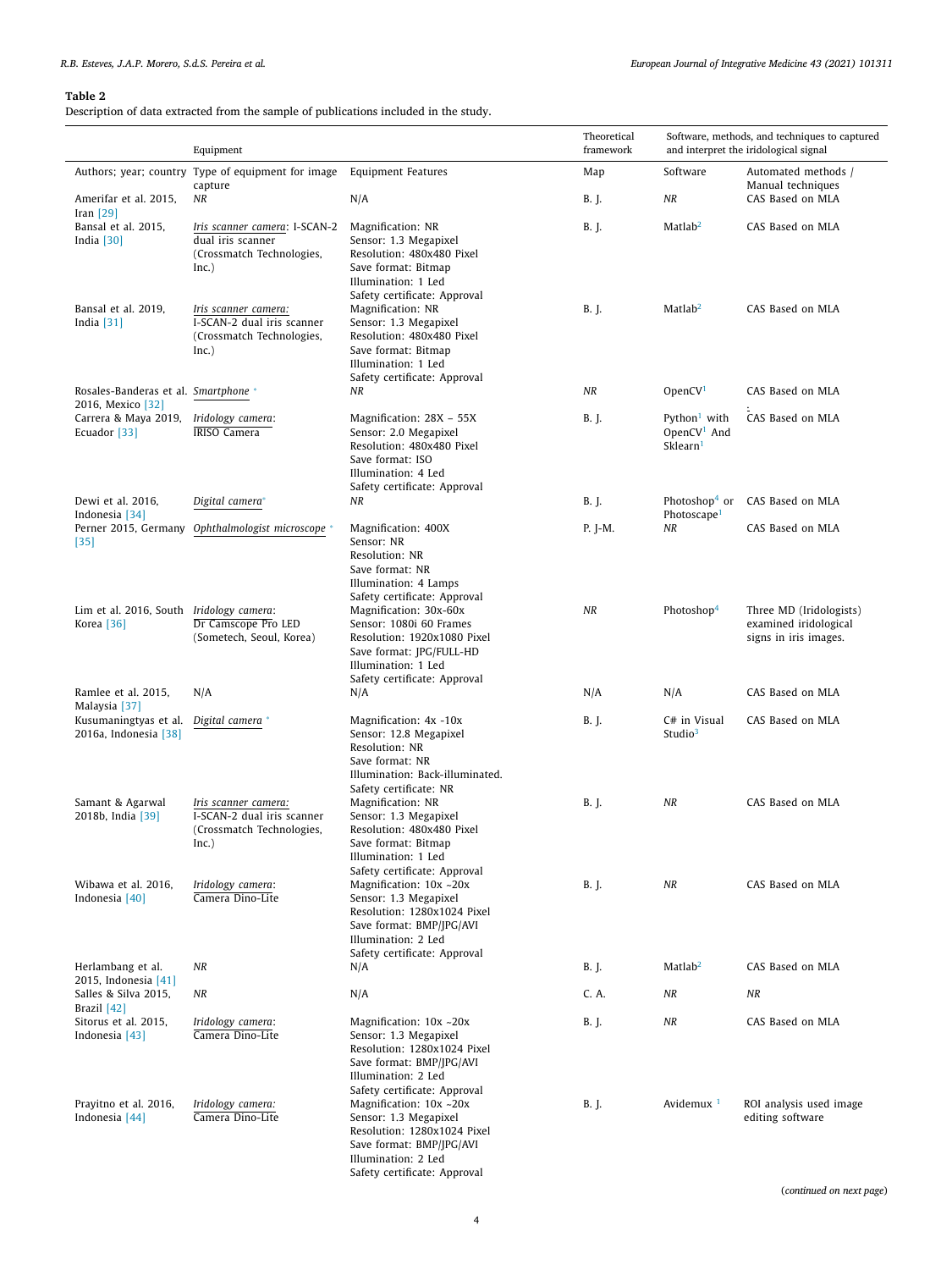**Table 2** (*continued*)

|                                                            | Equipment                                                                                |                                                                                                                                                                     | Theoretical<br>framework | Software, methods, and techniques to captured<br>and interpret the iridological signal            |                                                                           |
|------------------------------------------------------------|------------------------------------------------------------------------------------------|---------------------------------------------------------------------------------------------------------------------------------------------------------------------|--------------------------|---------------------------------------------------------------------------------------------------|---------------------------------------------------------------------------|
| Nguchu & Li 2017,<br>China $[45]$                          | Digital camera:<br>Professional Logitech video                                           | Magnification: 10x<br>Sensor: NR<br>Resolution: NR<br>Save format: NR<br>Illumination: 1 Led<br>Safety certificate: NR                                              | <b>B.</b> J.             | Matlab <sup>2</sup>                                                                               | CAS Based on MLA                                                          |
| Abdul Jalil et al. 2015, Iridology camera<br>Malaysia [46] |                                                                                          | NR                                                                                                                                                                  | <b>B.</b> J.             | NR                                                                                                | CAS Based on MLA                                                          |
| Samant & Agarwal<br>2018a, India [47]                      | Iris scanner camera:<br>I-SCAN-2 dual iris scanner<br>(Crossmatch Technologies,<br>Inc.) | Magnification: None<br>Sensor: 1.3 Megapixel<br>Resolution: 480x480 Pixel<br>Save format: Bitmap<br>Illumination: 1 Led<br>Safety certificate: Approval             | <b>B.</b> J.             | NR                                                                                                | CAS Based on MLA                                                          |
| [48]                                                       | Perner 2017, Germany Ophthalmologist microscope *                                        | Magnification: 400X<br>Sensor: NR<br>Resolution: NR<br>Save format: NR<br>Illumination: 4 Lamps<br>Safety certificate: Approval                                     | P. I-M.                  | <b>NR</b>                                                                                         | CAS Based on MLA.                                                         |
| Triwijayanti et al.<br>2016, Indonesia [49]                | Digital camera:<br>Casio QV-8000SX                                                       | Magnification: 8x - 4x<br>Sensor: 1.31 Megapixel<br>Resolution: 1280x940 Pixel<br>Save format: JPG/AVI<br>Illumination: 1 Lamp<br>Safety certificate: Approval      | B. J                     | FotoCanvas <sup>4</sup> .<br>Photoshop <sup>4</sup> ,<br>and<br>Corel<br>Photo-Paint <sup>4</sup> | CAS Based on MLA                                                          |
| Lim et al. 2014, South Iridology camera:<br>Korea [50]     | Dr Camscope Pro LED<br>(Sometech, Seoul, Korea)                                          | Magnification: 30x-60x<br>Sensor: 1080i 60 Frames<br>Resolution: 1920x1080 Pixel<br>Save format: JPG/FULL-HD<br>Illumination: 1 Led<br>Safety certificate: Approval | <b>NR</b>                | Photoshop <sup>4</sup>                                                                            | Three MD (Iridologists)<br>examined iridological<br>signs in iris images. |
| Myr 2016, USA [51]                                         | Smartphone *                                                                             | N/A                                                                                                                                                                 | <b>B.</b> J.             | NR                                                                                                | CAS Based on MLA                                                          |

 $N/A$  = not applicable; NR = not reported; CAS = Computer Automatic System; MLA = Machine learning algorithms; B. J. = Bernard Jensen; P. J-M. = Peter Jackson-Main; C. A. = Cross of Andreas (Germany iridology)

<sup>1</sup> It is free software

<sup>2</sup> It is free for academic use

<sup>3</sup> there is a free version

<sup>4</sup> It is not free

<sup>∗</sup> No brand of equipment informed

31,33,34,38–41,43–47,49,51]. Others included the map developed by Peter Jackson-Main (N=2; 9%) [35,48], while one study (4%) used the topographic map of the Cross of Andreas (a topographic representation with four signals in each iris) [42]. Three (13%) studies [32,36,50] and a literature review [37] did not provide information related to a topographical map.

The third objective was to identify techniques employed to evaluate the iridological signs in the captured images through manual techniques, software, and other techniques to maximize accuracy in delineating the region of interest in the iris images. Most studies had developed computer systems applying mathematical models of artificial intelligence called "Machine learning algorithms" to identify the region of interest in the iris. Specifically, the studies have developed automated systems for locating areas of interest in iris images guided by topographic iris maps representing the human body's organs that may be associated with some disease or health condition.

The data analytic techniques were categorized into two different subgroups (A and B) and represented 21 out of the 23 articles. The remaining two articles did not provide sufficient information to discern the analytic processes [37,42]. Subgroup A included automated methods with artificial intelligence techniques and accounted for 19 of the reviewed articles. These articles described automated systems that extracted and classified digital iris images based on the chosen topographic map of iridology with the human body organs' representations as parameters to predict a disease or health condition. Nine of the 19 studies did not report the name of the software used for the analysis [29,35,39–

41,43,46,48,51]. Four studies used MATLAB, the programming software for numerical and matrix calculation, signal, and graphic processing [30,31,41,45]. Three studies used different programming software, and two studies used OpenCV. Between of those studies, one used Python, and Sklearn and the last one studies used C# in Visual Studio [32,33,38]. Moreover, the last three studies used different software for editing a digital iris image. Three studies used Photoshop and PhotoScape, another used two other software programs (Corel Photo-Paint and FotoCanvas), and one study used only Photoshop [34,44,49].

Subgroup B included manual techniques [36,50]. There were two studies in this subgroup. Both studies used six identical iridological signs that were extracted from the digital iris images. The process of extracting the iridological signs was performed by three different Medical Doctors (Iridologists) in each publication. The six signs included data on iris density, pigment dots, nerve ring, toxic radii, pupil area ratio, and autonomic nerve wreath ratio. The signs were related to temperament traits determined by a psychometric scale. The studies used Adobe Photoshop software to crop the iris region, excluding the other eye areas. The studies did not provide any information on whether topographic maps of the iris were used.

## *3.4. Iridology finds and clinical practice*

The fourth objective was to summarize how the various advances have been applied to health research. The data presented here were grouped according to specific pathology or health condition and the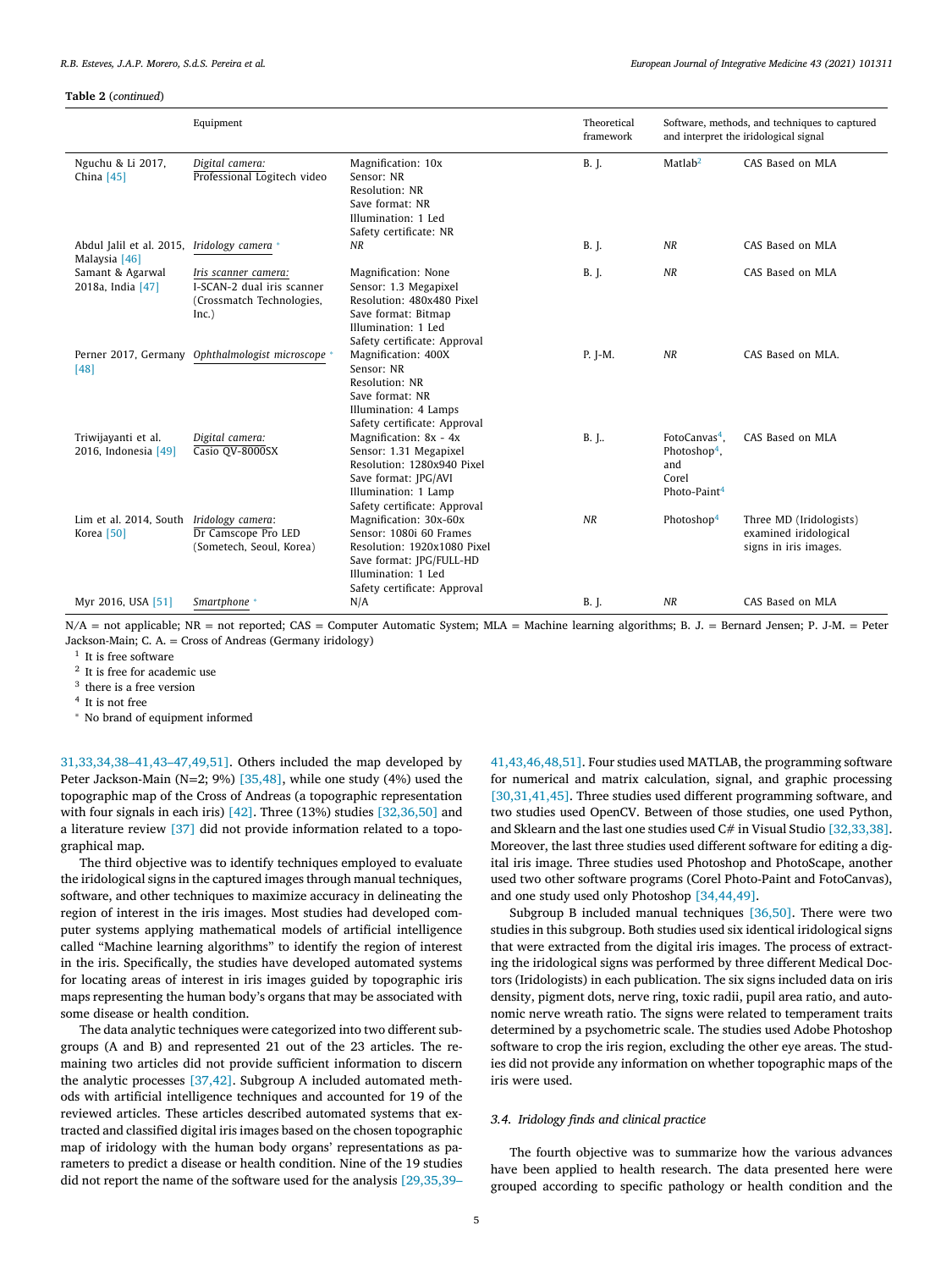same studied iridological sign. Thus, the results are described considering (1) the specific pathology or syndromic health condition; (2) topographic signal equivalent to a human body organ or system represented in a reflex map of the eyes' iris.

Sixteen (16) articles related a specific pathology or syndromic health condition and a topographic signal equivalent to an organ or system of the human body represented on a reflex map of the eyes' iris, called an iridological chart. Five studies focused on diabetes mellitus, three of which were related to a sign in the pancreas region [30,39], one study to a signal in the kidney region [44], and one study to a signal of the Cross of Andreas [42]. Three other studies were related to chronic renal failure and the signal in the kidney region [29,40,43].

Two studies were related to heart disease and signs in the heart region [38,45]. Two studies were related to lung diseases and signs in the lung region [31,49]. Two studies were related to stomach and gastrointestinal disorders and signs in the gastrointestinal region [33,34]. One study was related to liver disease and a signal in the liver region [41]. One study was related to the vagina and pelvic diseases and signals in the vagina and/or pelvic regions [46]. Seven articles did not link any disease or syndromic condition to signs or regions in eyes' iris, instead more generally referring to possible topographic representations in connection to organs or systems in the human body [32,35–37,48,51].

## **4. Discussion**

The present scoping review was driven by the need to update information about recent technological advances in the field of iridology. This review aimed to identify the equipment, materials, and techniques employed in research and practices relating iridological signs to human health. No consensus was reached in previous reviews [16–18] regarding best research methods or guidelines to support research design decisions. However, this latest review which described the newest techniques for improving the image quality and locating the iridological signs could be used as parameters to consider in future research in the field of iridology.

The results of our review may encourage further research and guide the design of research protocols. A significant proportion of the reviewed publications showed gaps or lack of precision regarding the description of the equipment used for data collection and data analysis. This lack of detailed information about the research methods highlights one of the ongoing limitations of the collective body of knowledge regarding research in iridology. [52–54].

Of the three identified theoretical frameworks, the one proposed by Bernard Jensen was the most common. This might reflect his stature as "the Father of American iridology" and the international recognition for his contributions to the field [55,56]. Bernard Jensen analyzed the iris's structures to explain how the iridological chart presented details about reflex topography of human organs in the iris, which can then demonstrate different stages of diseases [57]. The second theoretical framework was that proposed by Peter Jackson-Main, who linked the evaluation of the individual's unique to health promotion and as a strategy to avoid health problems ng health. The main difference between these frameworks is the iridological maps of the organs [58]. The third framework is based on the signal Cross of Andreas, which is a topographic and reflex representation of the irises, composed of four openings in the iris' fibers. It is used to study hereditary weaknesses related to the predisposition to diabetes mellitus. The Cross of Andreas refers to the pancreas' iridological points, found in the region close to the pupil. The right iris indicates a predisposition to disorders of exocrine function and the left iris to disorders of the pancreas' endocrine function [42,59–61].

Most of the publications arose out of research completed in Asian countries. Most studies from this continent had developed computerized artificial intelligence systems to identify iridological signals automatically. This may be related to the fact that Asian universities have recognized educational and research institutions focused on "Computer Science & Artificial Intelligence" and "Integrative & Complementary Medicine". Asian universities rank among the top 10 universities in these two subjects, according to the Center for World University Ranking [62,63].

Another notable aspect in terms of equipment and data analysis techniques is that the majority of studies used iris-imaging equipment not specifically designed for iridology and automated computer systems not specifically designed to interpret iris topographic data. This might suggest that although previous equipment and data analytic techniques were more specific to iridology, they had inherent limitations that served as a barrier to further developments in terms of clarity of the signal and the interpretation of results.

## **5. Limitations**

The present scoping review has several noteworthy limitations. The selected time from 2014 - 2019 can be limiting factor. Another issue is to the decision to include six databases most frequently used in academic settings and not to carry out a search strategy on "Google" or "Google Scholar". However, we were confident that using the databases, as well as a search of references from the identified papers and including conference proceedings and patent registrations gave us the full range of published works on our topic of interest. As was stated previously, another limitation was the low level of details provided in the methods sections of many of the reviewed articles.

# **6. Conclusion**

This scoping review provided summaries of the research work over the past five years (2014-2019) in the field of iridology and the technological advances that have occurred across four main areas (equipment used to collect iridological data, potential evolutionary development of theoretical frameworks, data analyses equipment and techniques and further application of iridological data to human health). Despite significant differences across studies, there is evidence that advances have been made.

This review serves as a guide for the development of future research projects, in terms of choices of equipment to collect data, to analyze data and the most appropriate theoretical framework to answer the research questions posed. Further improvements in research designs and methods can benefit iridology practitioners in accurately analyzing iris data and in turn can benefit their patients by linking these data to general health and wellbeing, as well as early detection of health problems.

# **CRediT authorship contribution statement**

**Rafael Braga Esteves:** Writing – original draft, Conceptualization, Methodology, Data curtion, Writing – review & editing, Visualization, Funding acquisition. **Juceli Andrade Paiva Morero:** Data curtion, Writing – original draft, Writing – review & editing, Visualization. **Sandra de Souza Pereira:** Data curtion, Writing – original draft, Writing – review & editing, Visualization. **Karina Dal Sasso Mendes:** Writing – original draft, Methodology, Writing – review & editing, Visualization. **Kathleen Mary Hegadoren:** Conceptualization, Methodology, Validation, Writing – review & editing, Supervision, Visualization. **Lucilene Cardoso:** Conceptualization, Methodology, Validation, Writing – review & editing, Supervision, Visualization.

## **Financial support**

To the Coordenação de Aperfeiçoamento de Pessoal de Nível Superior - Brasil (CAPES), for the granting of the Doctorate scholarship in Brazil and Scholarship for the Doctorate abroad period, according to the respective codes: "This study was financed in part by the Coordenação de Aperfeiçoamento de Pessoal de Nível Superior - Brasil (CAPES) - Finance Code 001" [grant number: 88881.189225/2018-01, 88882.378649/2019-01].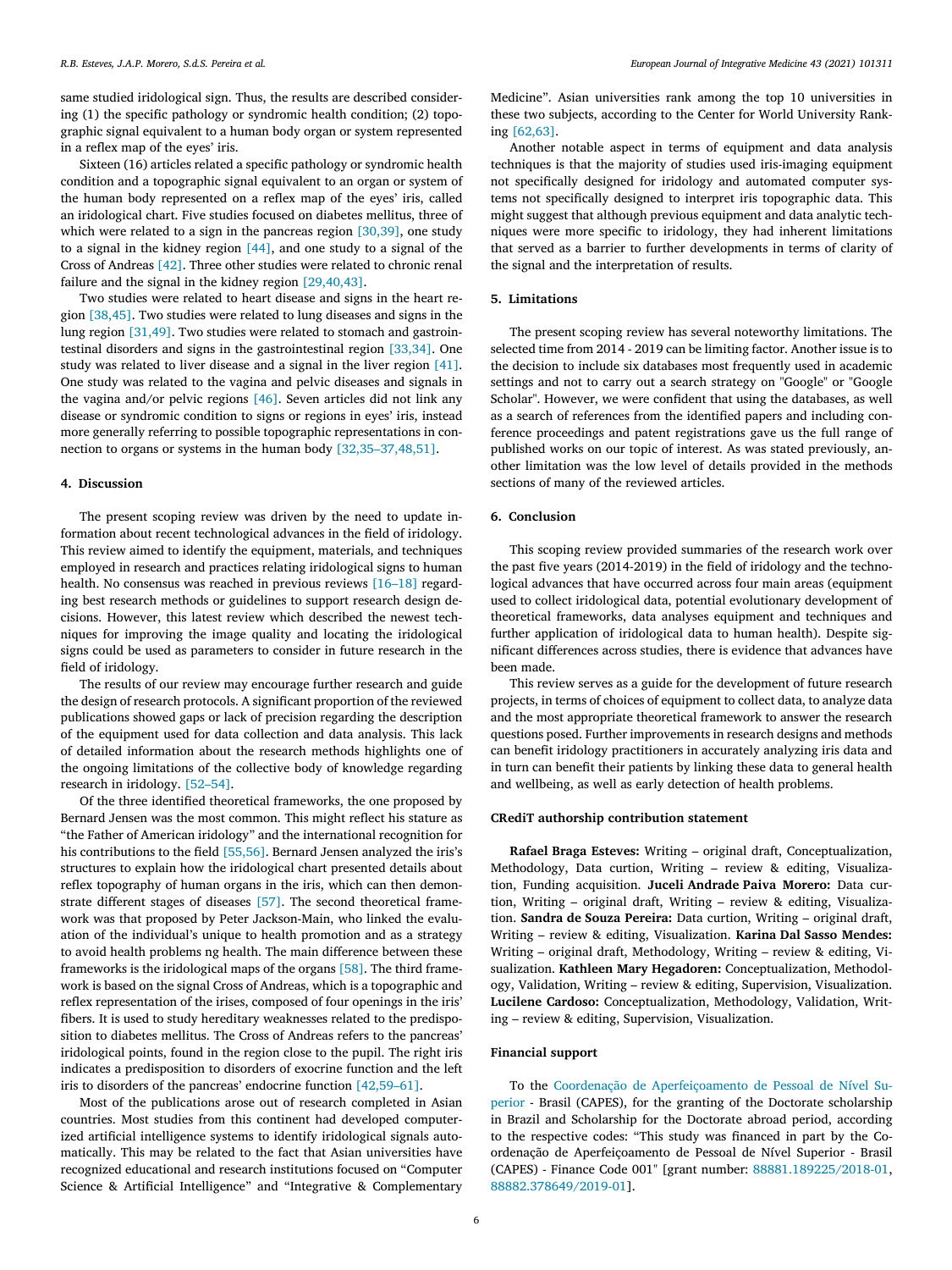# **Declaration of competing interests**

The authors have no competing interests to declare.

## **Acknowledgments**

Many thanks to Solina Richter, Associate Dean, Global Health and Professor at the Faculty of Nursing, for the formal invitation of the Author (R. B. E.) to visit the Faculty of Nursing at the University of Alberta**.** To librarian Linda Slater of the John W. Scott Library of Health Sciences, located at the Walter C Mackenzie Health Sciences Center at the University of Alberta, who helped identify the search terms and database that best fit our research question. And to the entire team at the University of Alberta.

# **Data availability**

The authors state that all information provided in this article can be obtained from the author on request. Supplementary Material already presented: [64,65].

# **Supplementary materials**

Supplementary material associated with this article can be found, in the online version, at doi:10.1016/j.eujim.2021.101311.

#### **References**

- [1] M.N. de F. Fernandes, R.B. Esteves, C.A.B. Teixeira, E.C. da S. Gherardi-Donato, The present and the future of Nursing in the Brave New World, Rev. Da Esc. Enferm. Da USP. 52 (2018), doi:10.1590/s1980-220x2017031603356.
- [2] C.J.C. Wright, J. Schwarzman, P.M. Dietze, B. Crockett, M.S.C. Lim, Barriers and opportunities in the translation of mobile phone and social media interventions between research and health promotion practice in Australia: a qualitative study of expert perspectives, Heal. Res. Policy Syst. 17 (2019) 5, doi:10.1186/s12961-018-0406-x.
- [3] C. Azevedo, C. de C. Moura, H.P. Corrêa, L.R.F. da Mata, É. de C.L. Chaves, T.C.M. Chianca, Complementary and integrative therapies in the scope of nursing: legal aspects and academic-assistance panorama, Esc. Anna Nery (2019) 23, doi:10.1590/2177-9465-ean-2018-0389.
- [4] V. Agarwal, Complementary and alternative medicine provider knowledge discourse on holistic health, Front. Commun. (2018) 3, doi:10.3389/fcomm.2018.00015.
- [5] B. Kamsu-Foguem, C. Foguem, Telemedicine and mobile health with integrative medicine in developing countries, Heal. Policy Technol. 3 (2014) 264–271, doi:10.1016/j.hlpt.2014.08.008.
- [6] S.E. Hussein, O.A. Hassan, M.H. Granat, Assessment of the potential iridology for diagnosing kidney disease using wavelet analysis and neural networks, Biomed. Signal Process. Control. 8 (2013) 534–541, doi:10.1016/j.bspc.2013.04.006.
- [7] L. Frank, J.T. Ferreira, J. Pellow, The validity and reliability of iridology in the diagnosis of previous acute appendicitis as evi-denced by appendectomy, Afr. Vis. Eye Health 72 (2013) 127–132 Submitted for publication, doi:10.4102/aveh.v72i3.281.
- [8] G. Pau, The Foundations of Iridology: The Eyes as the Key to Your Genetic Health Profile, Healing Arts Press, Rochester, 2019.
- [9] M.S. Micozzi, Fundamentals of Complementary, Alternative, and Integrative Medicine - E -Book, 6th ed., Elsevier Health Sciences, United States of America, 2018.
- [10] C. Battello, Iridology Advances: A New triad, DIGITALIZA, Brazil, 2016.
- [11] B. Jensen, Iridology: The Science and Practice in the Healing Arts, 1st ed., BERNARD JENSEN, Escondido,CA, 1982.
- [12] C. Battello, Kayros O Tempo Oportuno /Iridologia A Hora Dourada, Editora Cartex, 1st ed., Santo André, 2009.
- [13] Z. Othman, A. Satria Prabuwono, Preliminary study on iris recognition system: tissues of body organs in iridology, in: 2010 IEEE EMBS Conf. Biomed. Eng. Sci., IEEE, 2010, pp. 115–119, doi:10.1109/IECBES.2010.5742211.
- [14] D.H. Hareva, S. Lukas, N.O. Suharta, The smart device for healthcare service: Iris diagnosis application, in: 2013 Elev. Int. Conf. ICT Knowl. Eng., IEEE, 2013, pp. 1– 6, doi:10.1109/ICTKE.2013.6756277.
- [15] Lin L. Ma, D. Zhang, Naimin N. Li, Yan Y. Cai, Wangmeng W. Zuo, Kuanquan K. Wang, Iris-based medical analysis by geometric deformation features, IEEE J. Biomed. Heal. Informatics. 17 (2013) 223–231, doi:10.1109/TITB.2012.2222655.
- [16] A. Keinath, 340 Jahre Iridologieliteratur Erforschen, Gliedern und Bewerten . Literaturrecherche von 1670 bis 2010, Interuniversitäre Arbeitsgemeinschaft für Gesundheit und Entwicklung, 2010 https://www.inter-uni.net/static/ download/publication/masterthesen/VT\_Keinath-340Jahre-Iridologieliteratur.pdf 2020 (accessed 20 March 2020).
- [17] L.F. Salles, M.J.P. da Silva, M.J.P. de Silva, Iridology: a systematic review, Rev. Da Esc. Enferm. 42 (2008) 585–589, doi:10.1590/S0080-62342008000300026.
- [18] E. Ernst, Iridology: a systematic review, Complement. Med. Res. 6 (1999) 7–9, doi:10.1159/000021201.
- [19] J.M. Spector, M.D. Merrill, J. Elen, M.J. Bishop, Handbook of Research on Educational Communications and Technology, Fourth edition, Springer, New York, 2014, doi:10.1007/978-1-4614-3185-5.
- [20] R.C. Richey, J.D. Klein, Design and development research, in: Handb. Res. Educ. Commun. Technol., Fourth Ed., Springer, New York, 2014, pp. 141–150, doi:10.1007/978-1-4614-3185-5\_12.
- [21] D. Gough, J. Thomas, S. Oliver, Clarifying differences between review designs and methods, Syst. Rev. 1 (2012) 28, doi:10.1186/2046-4053-1-28.
- [22] M.T. Pham, A. Rajić, J.D. Greig, J.M. Sargeant, A. Papadopoulos, S.A. McEwen, A scoping review of scoping reviews: advancing the approach and enhancing the consistency, Res. Synth. Methods 5 (2014) 371–385, doi:10.1002/jrsm.1123.
- [23] D. Moher, L. Stewart, P. Shekelle, All in the family: systematic reviews, rapid reviews, scoping reviews, realist reviews, and more, Syst. Rev. 4 (2015) 183, doi:10.1186/s13643-015-0163-7.
- [24] J. Peterson, P.F. Pearce, L.A. Ferguson, C.A. Langford, Understanding scoping reviews, J. Am. Assoc. Nurse Pract. 29 (2017) 12–16, doi:10.1002/2327-6924.12380.
- [25] M. Peters, C. Godfrey, P. McInerney, S.C. Baldini, H. Khalil, D. Parker, Joanna Briggs Institute Reviewer's Manual: Chapter 11: Scoping Reviews., in: E. Aromataris, Z. Munn (Eds.), Joana Briggs Inst. Rev. Man., 4th ed., The Joanna Briggs Institute, 2017: pp. 141–146. https://wiki.joannabriggs.org/display/MANUAL/Chapter+11%3A+Scoping+reviews, 2020 (accessed 20 March 2020).
- [26] M. Ouzzani, H. Hammady, Z. Fedorowicz, A. Elmagarmid, Rayyan-a web and mobile app for systematic reviews, Syst. Rev. 5 (2016) 210, doi:10.1186/s13643-016-0384-4.
- [27] A.C. Tricco, E. Lillie, W. Zarin, K.K. O'Brien, H. Colquhoun, D. Levac, D. Moher, M.D.J. Peters, T. Horsley, L. Weeks, S. Hempel, E.A. Akl, C. Chang, J. McGowan, L. Stewart, L. Hartling, A. Aldcroft, M.G. Wilson, C. Garritty, S. Lewin, C.M. Godfrey, M.T. Macdonald, E.V. Langlois, K. Soares-Weiser, J. Moriarty, T. Clifford, Ö. Tunçalp, S.E. Straus, PRISMA extension for scoping reviews (PRISMA-ScR): checklist and explanation, Ann. Intern. Med. 169 (2018) 467, doi:10.7326/M18-0850.
- [28] D. Moher, A. Liberati, J. Tetzlaff, D.G. Altman, D. Altman, G. Antes, D. Atkins, V. Barbour, N. Barrowman, J.A. Berlin, J. Clark, M. Clarke, D. Cook, R. D'Amico, J.J. Deeks, P.J. Devereaux, K. Dickersin, M. Egger, E. Ernst, P.C. Gøtzsche, J. Grimshaw, G. Guyatt, J. Higgins, J.P.A. Ioannidis, J. Kleijnen, T. Lang, N. Magrini, D. McNamee, L. Moja, C. Mulrow, M. Napoli, A. Oxman, B. Pham, D. Rennie, M. Sampson, K.F. Schulz, P.G. Shekelle, D. Tovey, P. Tugwell, Preferred reporting items for systematic reviews and meta-analyses: the PRISMA statement (Chinese edition), J. Chinese Integr. Med. 7 (2009) 889–896, doi:10.3736/jcim20090918.
- [29] S. Amerifar, A.T. Targhi, M.M. Dehshibi, Iris the picture of health: towards medical diagnosis of diseases based on iris pattern, in: 2015 Tenth Int. Conf. Digit. Inf. Manag., IEEE (Institute of Electrical and Electronics Engineers), New York, 2015, pp. 120–123, doi:10.1109/ICDIM.2015.7381861.
- [30] A. Bansal, R. Agarwal, R.K. Sharma, Determining diabetes using iris recognition system, Int. J. Diabetes Dev. Ctries. 35 (2015) 432–438, doi:10.1007/s13410-015-0296-1.
- [31] A. Bansal, R. Agarwal, R.K. Sharma, Pre-Diagnostic Tool to Predict Obstructive Lung Diseases Using Iris Recognition System, 1st ed., Springer Singapore, 2019, doi:10.1007/978-981-10-8968-8.
- [32] J. de J. Rosales-Banderas, M. López-Sánchez, R. Pinto-Elías, G. González-Serna, Methodology for iris scanning through smartphones, in: 2016 Int. Conf. Comput. Sci. Comput. Intell., IEEE, 2016, pp. 861–864, doi:10.1109/CSCI.2016.0167.
- [33] E.V. Carrera, J. Maya, Computer aided diagnosis of gastrointestinal diseases based on iridology, in: M. Botto-Tobar, G. Pizarro, M.A.Z. Prieto, D. Mayra, M.Z. Sánchez (Eds.), Technol. Trends. CITT 2018. Commun. Comput. Inf. Sci., 1st ed., Springer International Publishing, 2019, pp. 531–541, doi:10.1007/978-3-030-05532-5\_40.
- [34] A.K. Dewi, A. Novianty, T.W. Purboyo, Stomach disorder detection through the iris image using backpropagation neural network, in: 2016 Int. Conf. Informatics Comput, IEEE, 2016, pp. 192–197, doi:10.1109/IAC.2016.7905714.
- [35] P. Perner, Standardization in IRIS diagnosis, in: 2015 IEEE 2nd Int. Conf. Cybern., IEEE, 2015, pp. 212–217, doi:10.1109/CYBConf.2015.7175934.
- [36] Y.-W. Lim, Y.-B. Park, Y.-J. Park, A longitudinal study of iris parameters and their relationships with temperament characteristics, Eur. J. Integr. Med. 8 (2016) 991– 1000, doi:10.1016/j.eujim.2016.09.006.
- [37] R.A. Ramlee, A.R. Ramli, H.A. Sulaiman, A review on diseases manifestation by ocular diseases using computer aided diagnosis (CAD), Int. J. Eng. Technol. 7 (2015) 1343–1348.
- [38] E.M. Kusumaningtyas, A.R. Barakbah, S.S. Akmilis, A.A. Hermawan, Application for heart abnormalities detection through Iris, in: 2016 Int. Electron. Symp., IEEE, 2016, pp. 315–322, doi:10.1109/ELECSYM.2016.7861024.
- [39] P. Samant, R. Agarwal, Machine learning techniques for medical diagnosis of diabetes using iris images, Comput. Methods Programs Biomed. 157 (2018) 121–128, doi:10.1016/j.cmpb.2018.01.004.
- [40] A.D. Wibawa, M.A.R.R. Sitorus, M.H. Purnomo, Classification of iris image of patient chronic renal Failur (CRF) using watershed algorithm and support vector machine (SVM), J. Theor. Appl. Inf. Technol. 91 (2016) 390–396 http://www.jatit.org/volumes/Vol91No2/19Vol91No2.pdf. 2019 (accessed July 30, 2019).
- [41] R.G.A.N.P. Herlambang, R.R. Isnanto, A.Z. Ajub, Application of liver disease detection using iridology with back-propagation neural network, in: 2015 2nd Int. Conf. Inf. Technol. Comput. Electr. Eng., New York, NY, IEEE, Graduate Center, University of New York, 2015, pp. 123–127, doi:10.1109/ICITACEE.2015.7437783. 10016, United StatesIBM T. J. Watson Research Center, Yorktown Heights, NY 10598,